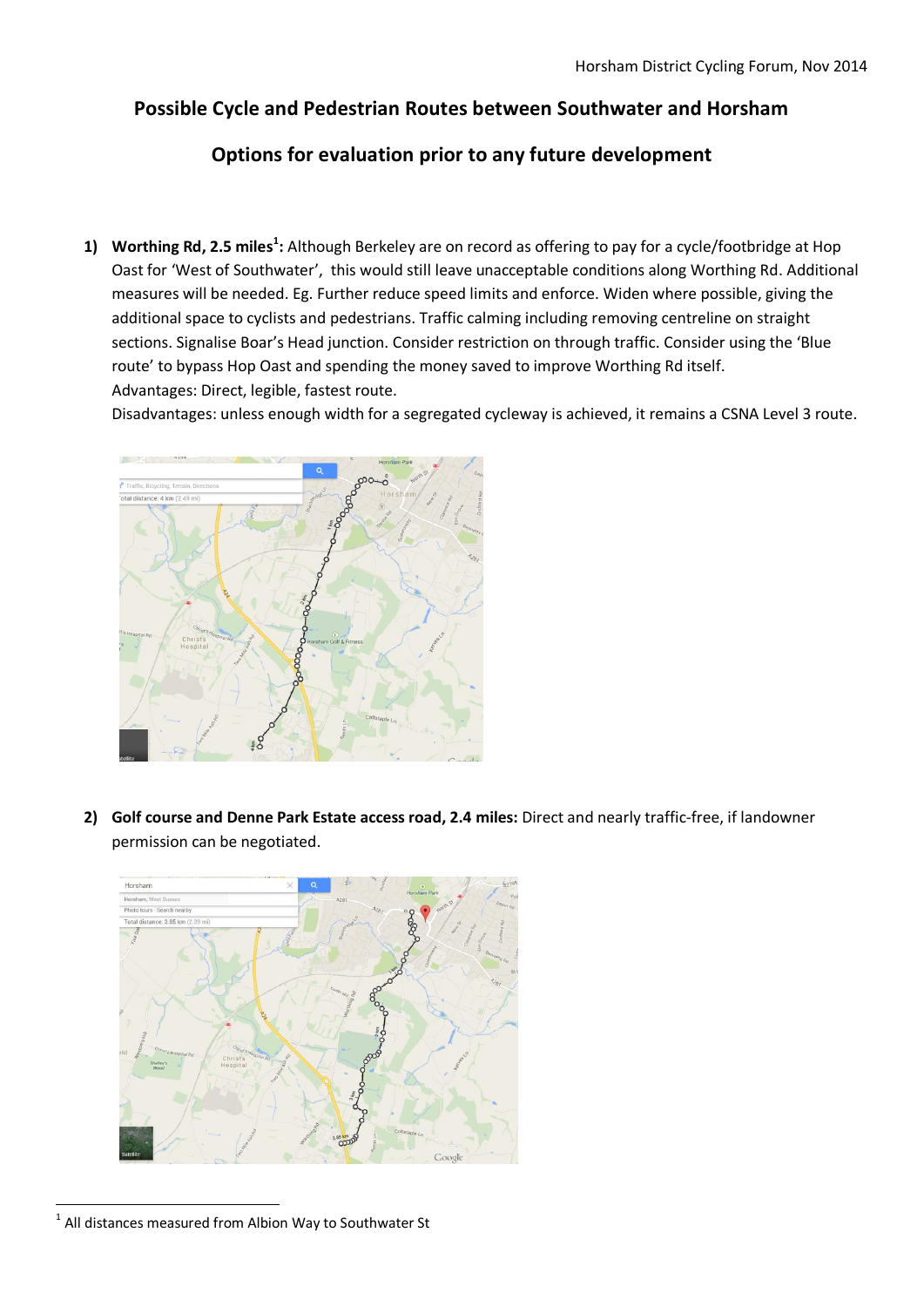**3) Pedlar's Way, 2.8 miles:** Provide sealed surface for all-weather use.

Advantages: traffic-free and attractive

Disadvantages: Unlit, longer, hillier, slower, environmental sensitivity. Conflict with walkers, equestrians, dogs. Tarmac not suitable for horses, so would need a wider dual surface.



**4) Two Mile Ash and railway footbridge, 3.2 miles:** Make Two Mile Ash 'access only' except for cycles (which will prevent rat running from West of Southwater and existing speeding problems). Upgrade FP 1639/1 to allow cycling and replace the railway footbridge with a cycle bridge.

Advantages: Low traffic will create a CSNA level 2 route suitable for most cyclists that is on the desire line from West of Southwater. Hop Oast bridge not required. Less traffic on Two Mile Ash will reduce problems at Boar's Head junction.

Disadvantages: Longer distance for journeys from existing Southwater village. Landowner consent needed on FP1639/1. New/upgraded railway bridge needed.